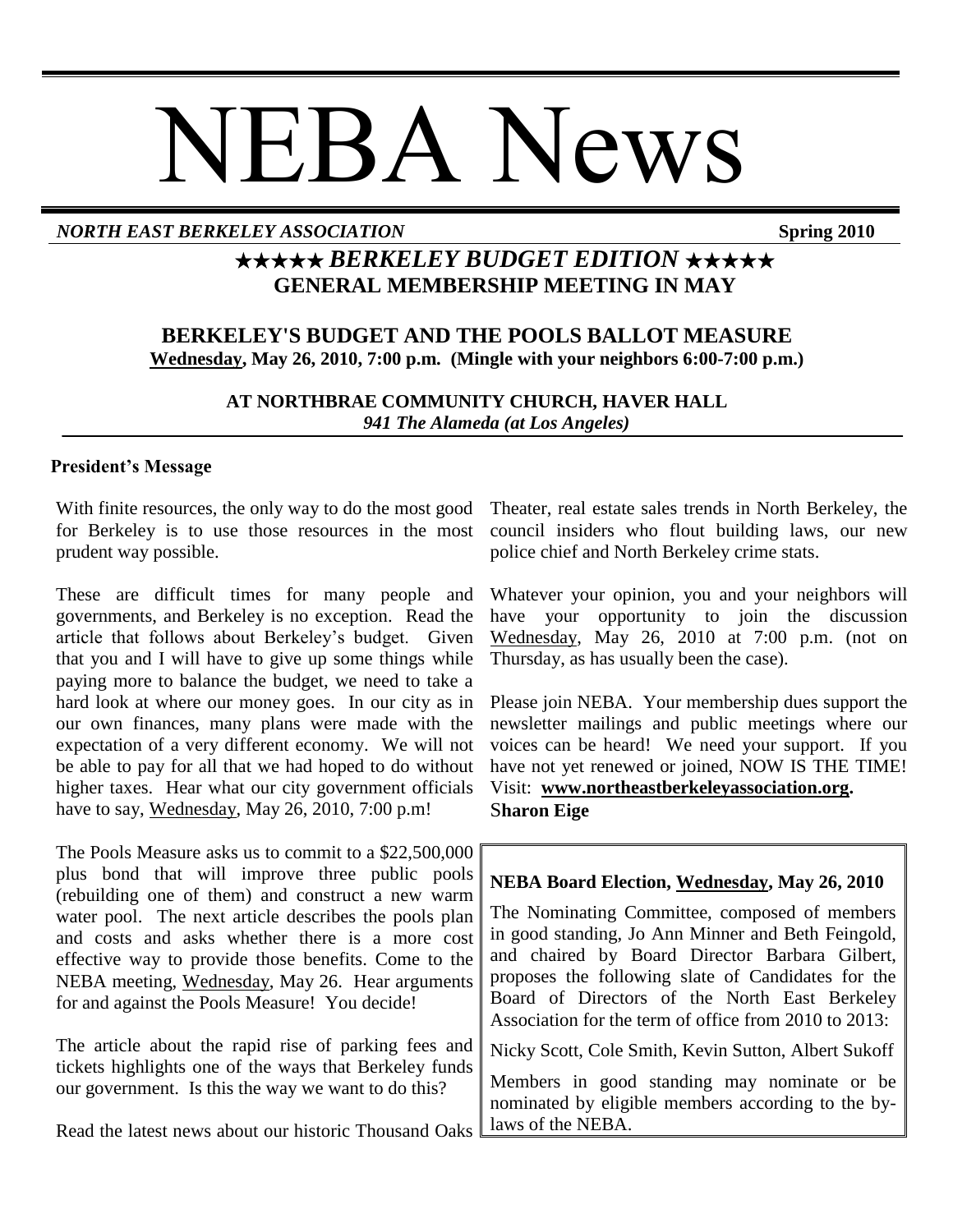### **BERKELEY'S BUDGET NIGHTMARE (AND OURS)**

As everyone certainly knows, government, families and or spent. individuals are facing catastrophic loss of assets and income, a situation deemed by most experts as the most serious since the Great Depression. There is no sure end in sight and there is a reasonable chance that the situation could even worsen.

After years of high spending and high local taxation, the City of Berkeley is facing an annual operating deficit of almost \$15M which will grow exponentially unless drastic measures are taken. In one category alone, City contributions for employee retirement, the projections indicate an increase of more than 50% between 2009 and 2016. As bad as are these current deficits, there are hundreds of millions in unfunded longterm City liabilities that must be addressed. But there has not been a full public accounting of the City's long term unfunded liabilities for personnel costs, infrastructure requirements, and bonded indebtedness. A clear assessment of our short-term situation, of immediate spending and cuts and new revenues, surely should not be made without this overall picture. A report on the City's longterm unfunded liabilities, prompted by a group of concerned citizens and to be prepared by the City Manager, is due in May. While this is not the independent outside audit initially requested, it will hopefully provide an honest and competent assessment, and a framework for informed decisionmaking.

### **FY 2011 Citywide Operating Deficit of about \$15M**

NEBA News spring 2010 Page 2 of 12 The City's all-fund annual budget is about \$325M and includes the General Fund budget of about \$150M and "special funds" budgets of about \$175M. 77% of the City's overall budget, about \$250M, is devoted to personnel costs. Many of the "special funds" (e.g. refuse, public health) are budget and tax fictions that justify special fees, taxes, and entrenched programs, confuse the public and City Council, and make priority-setting and spending decisions quite complicated. Resident property owners should study their various bills to understand the nature and scope of local taxation: the property tax bill (right side) for a list of special taxes; the property tax bill (left side under "voter approved debt service" for bonded indebtedness; the various utility and refuse bills for a wide variety of fees and taxes. Many Berkeley property owners are shocked by the "City of Berkeley" Sewer Service Fee" billed for the City by EBMUD, and no one seems to know exactly how it is accounted for

The General Fund (which pays for most of our essential public safety and general government services) is supported by base real property taxes, the property transfer tax, the City sales tax, City utility users taxes, the hotel tax, and parking revenues. All of these revenues are down, about \$6M down in total. We note that the controversial increase in parking meter fees and fines, instead of the projected revenue infusion, resulted in a loss of about \$1.5M in parking revenues in addition to the loss to local merchants from fewer customers. People are still free to avoid Berkeley and shop elsewhere. We do not want to reach the point where productive families avoid living here and choose to live elsewhere.

Special Fund losses account for the additional \$9M deficit. The biggest of these is a \$4M+ deficit in the "Refuse Fund" despite the unpopular recent 20% rate increase implemented in a dubious "protest vote" manner (written up in the last NEBA newsletter). Residents and even some Councilmembers are stunned at the apparent lack of knowledge, planning, foresight, and business sense evident in this situation, and are calling for a complete rethinking of Berkeley's refuse service. While some apologists point to increased resident recycling, reduced resident waste and can size, reduced use of the Transfer Station, and ongoing poaching of recyclables, the basic cause of the huge deficit is stunningly simple—Berkeley uses almost twice as many refuse employees per route as any neighboring City, the compensation for these employees has steadily increased, and the department functions under arcane work rules that allow refuse employees to have short runs, depart work early and/or sign up for overtime on other routes.

### **Other Revenue Problems**

There are numerous other revenue issues and shortages that will impact us—for example, at the permit center, in mental health services, in affordable housing funding. One of the most shocking pertains to the voter-approved animal shelter. While the voters approved a \$7.2M bond in 2002 based on the written descriptions, promises, and commitments made at that time, there has apparently been so much infighting, confusion, extravagant demands, and delay that the shelter has not only remained unbuilt, there are now cost overruns projected at about \$4.5M. The City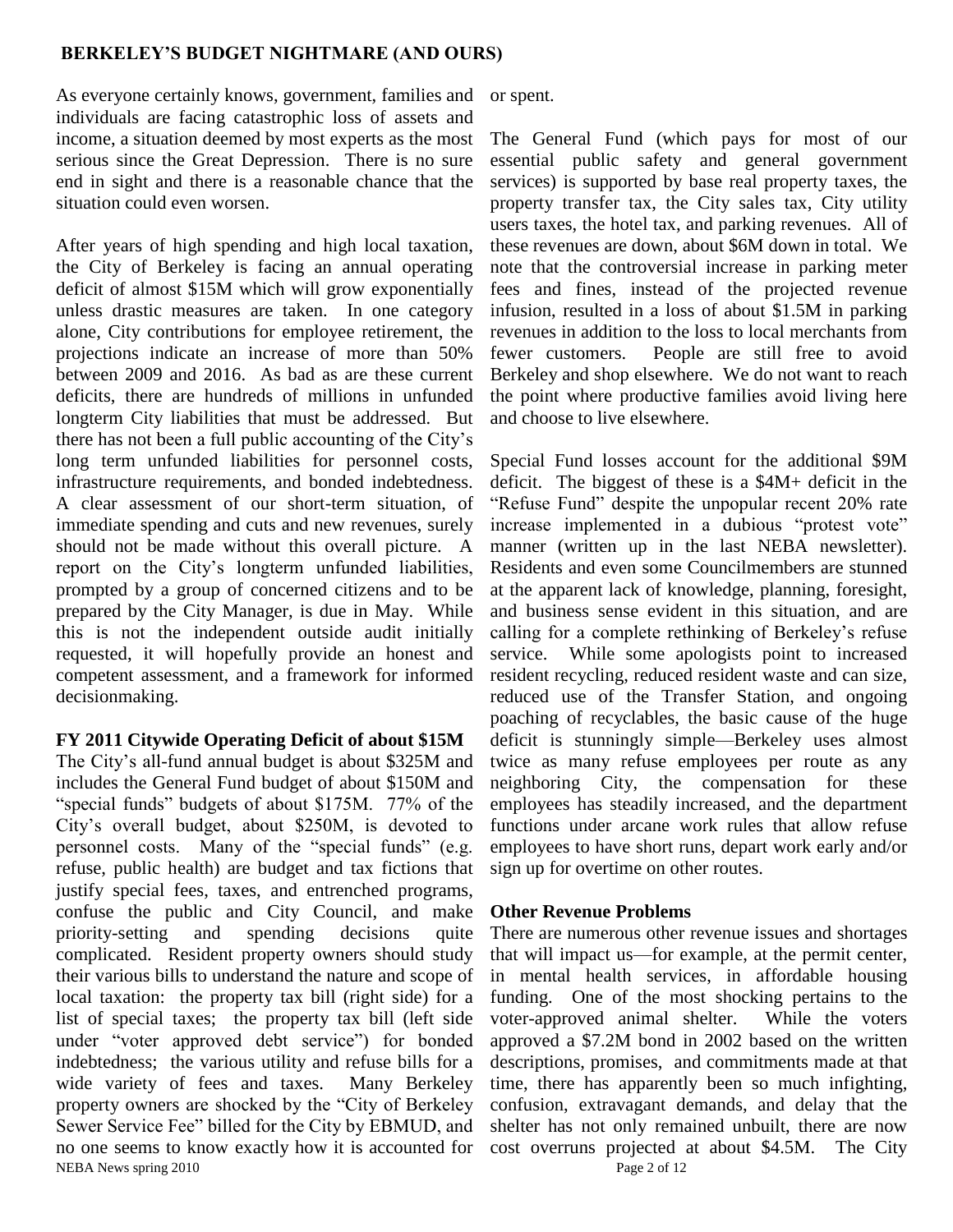## **COME TO THE NEBA GENERAL MEMBERSHIP MEETING, WEDNESDAY, MAY 26, 2010 BERKELEY'S BUDGET AND WARM WATER POOL**

Wednesday, May 26, 2010, 7:00 p.m. **(Come early, mingle with your neighbors 6:00-7:00 p.m.)**

AT NORTHBRAE COMMUNITY CHURCH, HAVER HALL

941 The Alameda (at Los Angeles), Berkeley

### AGENDA

- 7:00PM BOARD MEMBER ELECTION
- 7:10 PM SPEAKERS ON THE BUDGET:

City Manager Phil Kamlarz And City Budget Manager Tracy Vesely Council Members Susan Wengraf and Laurie Capitelli

- 7:40 PM YOUR OUESTIONS
- 8:25PM SPEAKERS ON THE POOLS MEASURE: Rob Collier and Jean Johnsen – For The Measure Marie Bowman and Robert Cabrera – Opposing The Measure
- 8:45PM YOUR QUESTIONS

has already allocated \$1M from the General Fund to "subsidize" the 2002 bond, and the City Manager has proposed an additional City bonded indebtedness of \$4-5M to cover the shortfall. This indebtedness could go forward without voter approval, in the form of Certificates of Participation, which would cost the General Fund an additional \$340,000 annually for the life of the bond.

# **Now What?**

NEBA News spring 2010 Page 3 of 12 Clearly, this is a terrible situation for the City, its residents, and its taxpayers. Various powerful interest groups continue to press for their own particular funding without apparent regard for the long-term wellbeing and sustainability of the City and of its actual silent majority of taxpayer families. Pool advocates want almost \$23M in a bond for new pools (see separate article herein); City refuse collectors are obviously disinclined to give up their overmanned routes and privileged work rules, and they flood City Council meetings with their members; many animal advocates don't seem to care how much it costs to get a perfect animal shelter in a perfect location with perfect state-of-the-art medical facilities; Berkeley renters will vote to pass any tax measure so long as it is not paid by them but by homeowners, actually a form of representation without taxation; City employees are loathe to change their multimillion dollar personal guaranteed pension plan which is unmatched anywhere except on Wall Street and to which they made no financial contribution; City streets are crumbling, our traffic lights are archaic, and current shortfalls (mostly for personnel costs) are being financed with capital maintenance moneys and scarce Reserve Funds; the City's Reserve Fund of about \$14M is well below the

15% norm and still shrinking.

To begin to see our way out of the current and longterm economic crisis, if there is a way out, responsible politicians, residents and employees need:

Receive, review and integrate into decisionmaking a complete, competent and accurate audit of the City's long term liabilities for pensions and related employee costs, infrastructure requirements, and bonded indebtedness;

Come to immediate grips with the unfairness and unsustainabilty of the current City employee compensation structure and work rules, and make immediate changes in the labor contracts and/or in City Manager-promulgated work mandates; insofar as feasible, limit employee terminations by re-assigning employees and cutting hours/expenses across-theboard; where terminations are required by economic reality, terminate ineffective and unreliable employees and programs first, regardless of longevity and political pressures;

Seriously examine all City programs for intrinsic value, efficiency, and effectiveness, prioritize on a scale of essential to relatively non-essential, and make appropriate alterations and eliminations; put first things first—public safety and basic infrastructure; provide educational and safety net services that really work, not simply sound good; add no new taxes, fees or programs until we have our priorities straight and there is a real community consensus;

Set up a truly representative budget review commission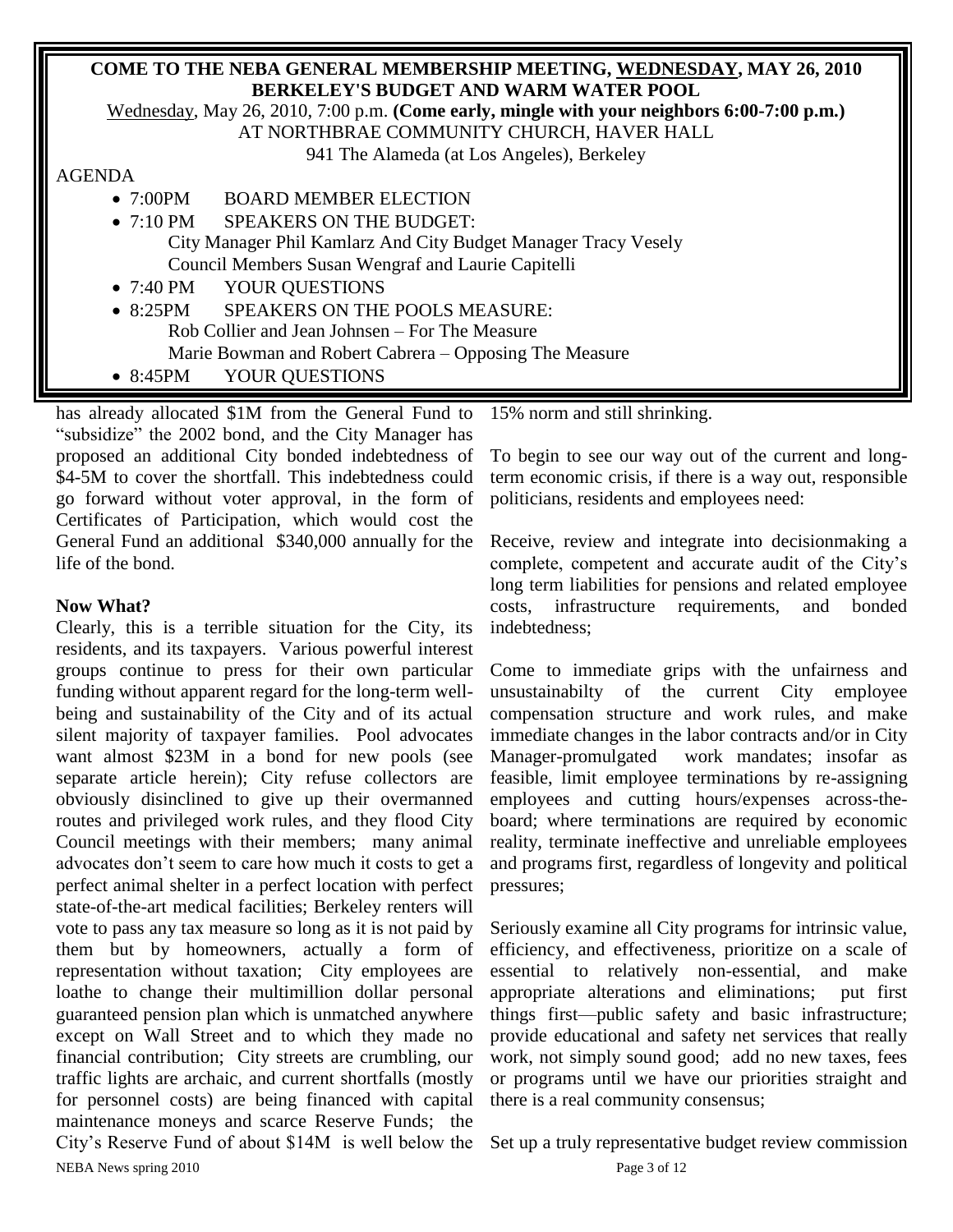comprised of ordinary taxpayers and economic experts, one that is not slanted to special-interest money seekers or that is impervious to the declining fortunes of most Berkeley residents, businesses, and taxpayers; this commission should develop its knowledge and expertise and become the go-to group for feedback to

After months of discussion, two voter surveys, and intense lobbying by pool advocates, the City Council voted to place a \$22,500,000 (plus built-in inflator) Community Facilities bond on the June 8, 2010 ballot. This measure requires a 2/3 majority to pass. It would: provide for a replacement indoor warm pool of about 2250sf and associated facilities constructed at West Campus, to replace the warm pool at the BHS gym scheduled for demolition by BUSD; construct a new all-purpose 25 meter pool and associated facilities at King; and renovate the existing pool and associated facilities at Willard. Over the life of the bond, the average annual tax cost for a 1900 sf residence is estimated at \$70, and at \$297 for a 10,000 sf commercial space. Since the measure includes an unusual levy for ongoing maintenance (ordinarily paid out of the General Fund), after the bond is repaid in 2040 there would remain an annual maintenance tax of \$24 for the average homeowner. And as the measure is based on property square footage, these forgoing taxes would be proportionately higher for larger properties.

The NEBA board met with proponents and opponents, and discussed this measure extensively at its March and April meetings. At this time, the NEBA Board is neither officially opposing or supporting this bond measure. The NEBA board, in general, strongly supports adequate community swim facilities, but nevertheless has reservations about this particular bond measure. NEBA would prefer a smaller, more focused and realistic budget and plan to renovate and maintain those pool facilities that will be widely used by the community, including the King and Willard pools. The threat to close down the Willard pool if the bond measure fails is unconvincing and a form of unacceptable strong-arming.

NEBA News spring 2010 Page 4 of 12 In particular, the NEBA board has reservations about the proposed construction of a "warm pool' at a construction cost of almost \$10,000,000 plus ongoing maintenance costs. "Warm pool" is a misnomer, since the proposed 92 degree Fahrenheit temperature is

the City Council and City Manager on spending, programs, and taxes.

The economic world has changed for the foreseeable future and we in Berkeley simply cannot conduct our business as usual.

### **JUNE BALLOT MEASURE ON POOLS**

appropriately called a "therapeutic pool" and is, in the vernacular, a "hot pool". The Aquatic Exercise Association guidelines for pool temperature indicate that a temperature of 90 degrees and above is only suitable for certain limited types of therapy and rehabilitation, and for Parkinson's Disease. A lower temperature is recommended for most other potential users of a warmer-than-normal pool, such as pregnant women, older adults, the obese, the arthritic, and those with multiple sclerosis. It appears that there are only about 100 Berkeley users of the existing therapeutic pool at Berkeley High School. A new therapeutic hot pool would thus serve very few Berkeleyans and at most a few hundred regional users--without regional financial contribution. Current user fees are subsidized by about \$20 per swim and there has been no effort to explore higher user fees for those who can afford it or who can get health insurance reimbursement, or for non-Berkeleyans. In any event, a direct subsidy to all current users for use elsewhere would be minuscule compared to the bond cost. The YMCA has two therapeutic pools and there are other possible resources at UCB.

The NEBA board also feels that the size and timing of this bond measure is inappropriate given the City's overall unfunded longterm liabilities in the hundred of millions of dollars, its \$14+ million annual operating deficit, the shockingly poor state of the local and national economy, and BUSD plans to float a new \$200M+ facilities bond in November 2010. The NEBA board was unhappy with the BUSD decision to tear down the existing therapeutic pool at BHS and hopes BUSD will reconsider so that this pool may be renovated. The board also frowned upon the unorthodox use of bond money for staff and maintenance functions ordinarily paid by the City's General Fund, and the floating of yet another revenue measure that is purported to benefit the entire community but is only to be paid for by property owners.

In summary, in the foreseeable future NEBA would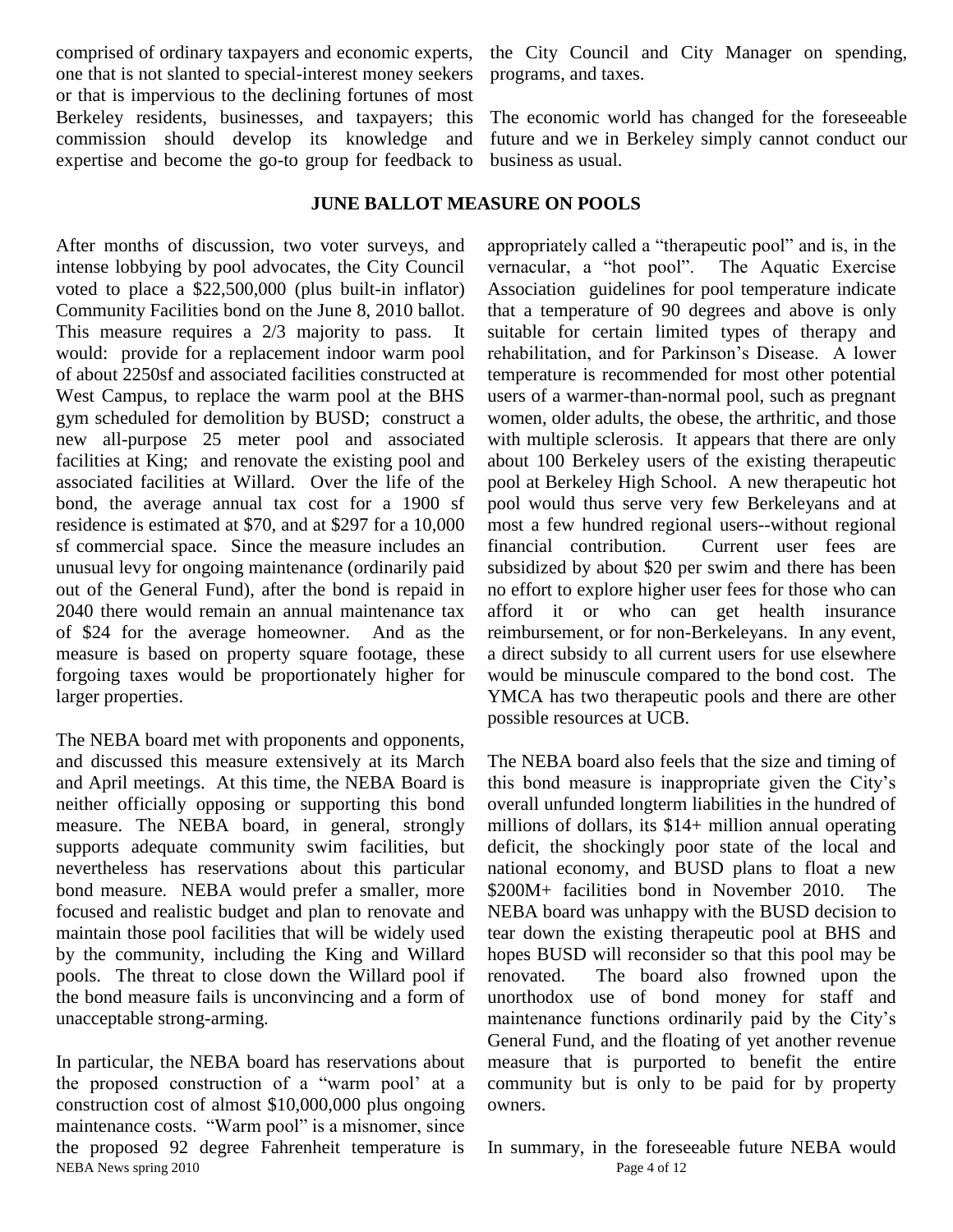like to see a better and smaller plan for our community pools that does not include a \$10,000,000+ therapy pool for the benefit of a few hundred persons at most. The NEBA Board understands that some voters will support this particular pool bond measure in the belief that it is right for Berkeley or that the good parts outweigh the rest. We urge you to proceed with caution and care.

For your information, below is a summary of the official ballot arguments for and against the measure:

For: municipal pools are a treasure but all four are near the end of their useful lives; there's no time to lose; all pools will become more energy efficient; operating funds will be guaranteed; supporting this measure will result in a legacy for Berkeley.

Against: Berkeley already has 15 pools, 9 public, 3 nonprofit, and 3 private; warm pool users can be provided with passes to the YMCA and Cal Stars pools; new regional facilities should be regionally funded; BUSD should not be demolishing the warm pool at BHS and it could be rehabbed for 1/3 the cost;

all BUSD pools should be available to the general community as in other jurisdictions; Berkeley finances are already stretched too thin, more taxes and fees are impending, and essential needs have not been established or prioritized.

Rebuttal to the Argument For: according to the Aquatic Exercise Association, the Cal and YMCA pools should meet the needs of nearly all warm pool swimmers, and membership costs would be minuscule compared to this measure; the proposed 91F temperature of the new warm pool is not recommended for tots, children, pregnant women, the arthritic, seniors and the obese; BUSD will be demolishing a certified National Landmark; Berkeley faces skyrocketing debt and hundreds of millions in unfunded liabilities.

Rebuttal to the Argument Against: Berkeley's naysayers want to shut down pools; Berkeley has 4 municipal pools, not 9; maintenance costs will actually be lower; Berkeley's debt is not skyrocketing; no adequate alternatives to the new warm pool exist; youth swim teams need better training conditions.

### **"A LITTLE AIN'T ENOUGH": HOW BERKELEY PLANS TO MAKE MORE SPARE CHANGE FROM PARKING METERS AND PARKING TICKET REVENUE BALANCE THE BUDGET**

*By Pat Mapps, a wife, Computer Systems Engineer, writer, and tennis enthusiast, has lived in Northeast Berkeley since 1983.*

During a recent skirmish with Berkeley's Parking Enforcement bureaucracy, I confronted once again the persistent, deeply disturbing dissonance between the Mission Statement (of the Parking Enforcement Unit, in this case) and the reality of the City Mothers' and Fathers' unending quest to balance the budget, this time using a combination of the "spare change" that we feed into parking meters and the rising painful penalties exacted from those who do not timely spare said change.

### **Parking Citations are Big Business**

The parking ticket I received was so mind-numbingly unfair that it could not go unchallenged. I used the ‗by telephone' option to contest the ticket citation even though I fully intended to prepare a written protest. I described to the Call Taker the location where the ticket was issued and, being unsure of the name of the street, asked of she was familiar with the area I was describing. Her shocking reply was that she did not and could not know the area since she was in Iowa!

Aha! Parking citation appeals processing is such a Big Business that there are private firms to which this process can be "outsourced." She took my information and told me that I would be notified by mail of the result of my contest.

A few days later, I called the Center again to inquire about the due date for my written appeal. I was again shocked, this time by being told that my appeal had been denied! This decision was made despite the facts that 1) The initial 21 day appeal period had not elapsed and 2) I had not signed anything so there was no valid appeal to adjudicate. When the written notice of denial arrived, it stated that my appeal had been denied due to lack of written evidence!

The same entity that was going to "earn" money by denying my appeal decided whether my appeal would be upheld. Could this possibly have been fair?

### **I Find an Angel**

NEBA News spring 2010 Page 5 of 12 Now I had two mind-numbingly unfair experiences: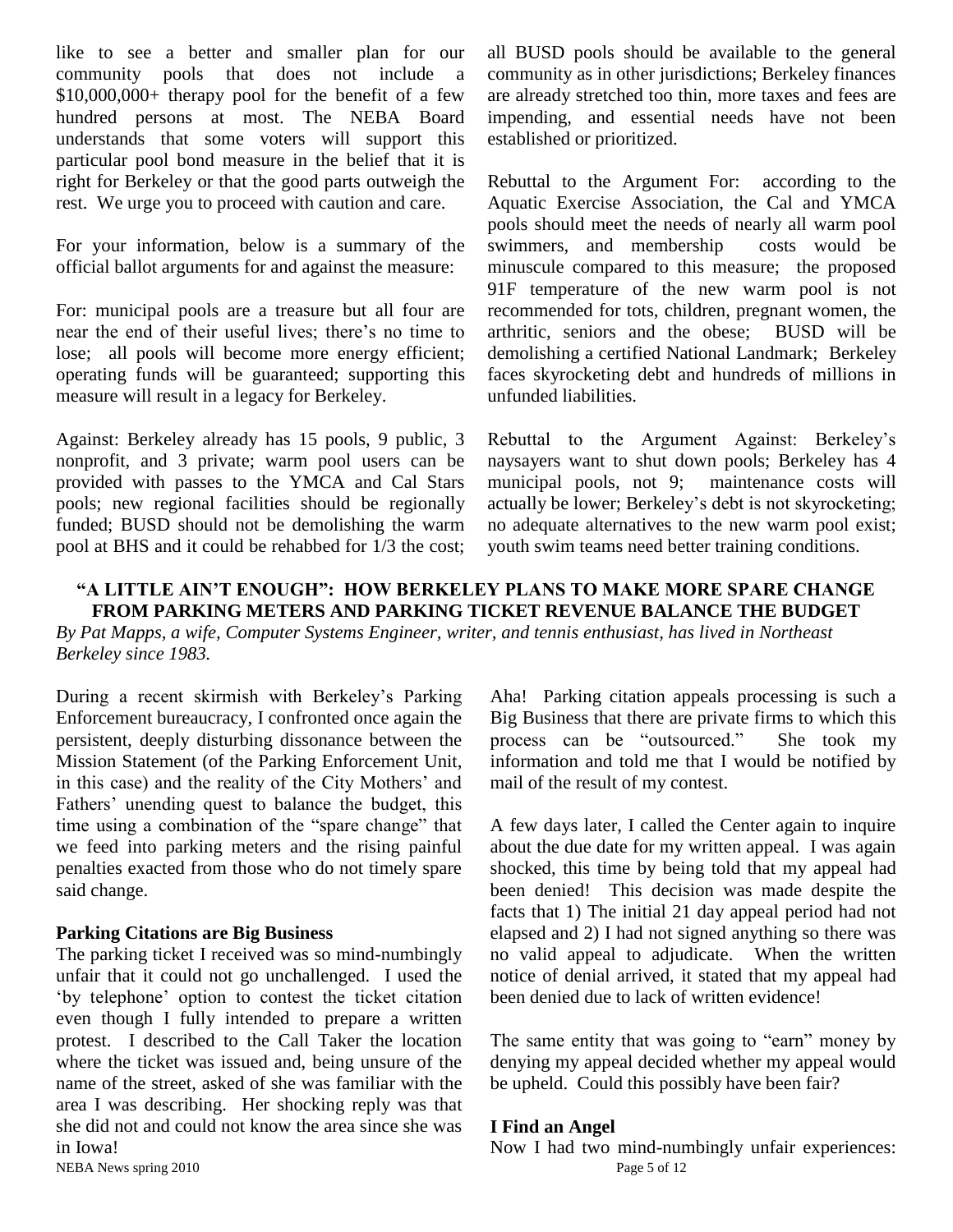First the circumstances in which the citation was issued; second, in my eyes, a simple scam – and a poorly executed one at that.

I redoubled my commitment to contest the citation. I contacted a few offices in the City to inquire about the circumstances which led to my being issued the citation. The results that I achieved were pretty poor – with the exception of an awesome individual in Public Works Transportation. She showed interest in the circumstances surrounding the issuance of the original citation and an in-depth knowledge of rules about signage. In the end, she voiced concerns at my description of the signage and gave me her explicit support of my challenge of the citation.

### **Fair's Fair**

In addition to this very welcome support from someone actually in the know, I learned from the City's web site that there actually is a rule requiring fairness in the issuance of parking tickets.

The Parking Enforcement Unit has published and the Council endorsed a Mission Statement which includes the requirement that the issuance of parking citations to be fair. According to the Parking Enforcement Unit's Mission Statement and the Council's Endorsing Resolution, "The purpose of Parking Enforcement is to mitigate traffic congestion and promote parking turnover ... by the consistent enforcement of parking regulations ... The Parking Enforcement Unit will accomplish its goals by insuring that appropriate enforcement is carried out vigorously, **yet fairly** and efficiently." (Emphasis added.) Council Resolution No. 63,497–N.S. endorsed this Mission Statement.

### **Parking Tickets Also Are Big Government**

My relief at finding this commitment to fairness was short-lived as I soon discovered parking to be a Big Government as well. Berkeley issued 270,435 parking citations in 2006, 313,597 in 2007, and 296,440 in 2008. Total Net Collections were \$9,004,505, \$11,860,190, and \$10,187,314 in those years respectively. 2009 Net Collections are expected to be \$9,975,000.

NEBA News spring 2010 Page 6 of 12 The "spare change" that we deposit into parking meters is accounted for separately but appears to be projected at \$4,518,313 for 2009 and \$6,526,958 for 2010. Off-street parking fees produced additional

2009 revenue of about \$3,000,000. The City also receives revenue from gasoline taxes. "Spare change," it seems, adds up quickly, in this case to more than \$17,000,000, well over 10% of the General Fund. This amount and percentage increases when gasoline taxes are added. The reaction of municipal management to this enormous quantity of "spare" change" seems to be "the more the merrier."

Matier and Ross reported in their Sunday, January 31, 2010, San Francisco Chronicle column that, "After repeatedly claiming that parking enforcement is not about money, San Francisco officials have quietly added 10 more ticketers to the streets on Saturdays – on overtime – with the goal of bringing in more money… It wasn't that long ago that the [Metropolitan Transportation] Agency was talking about laying off 24 parking officers to save money. There's good reason those plans have changed: It's estimated that each parking officer turns a \$200,000 annual profit for the city."

The Berkeley budget document states, "In recognition" of the impending State budget cuts and the general economic uncertainty, on June 9, Council directed staff to bring forward increases in a number of parking related fees and fines, which would raise approximately \$1.59 million in new revenue in FY  $2010$  and \$2.64 million in new revenue in FY 2011." In fact, all of the projected sources of new revenue in this budget are related to parking fees and fines.

### **So What's Wrong With This Picture?**

We are left with some pretty big questions about parking and how the pursuit of parking and, more generally, carbon-centric revenue fits or clashes with our vision of our Town.

Parking policies have a direct effect on local businesses as does outsourcing of City functions. There also are huge implications for our commitment to fiscal diversity and to carbon reduction. More generally, there is an absence of a coherent vision of how we can realize a more appealing version of our daily lives.

Parking policy hit the headlines last summer when local businesses decided that the Oakland City Council "has declared war on our businesses, our customers and Oakland residents. The new parking regulations that extend meter hours to 8pm, increase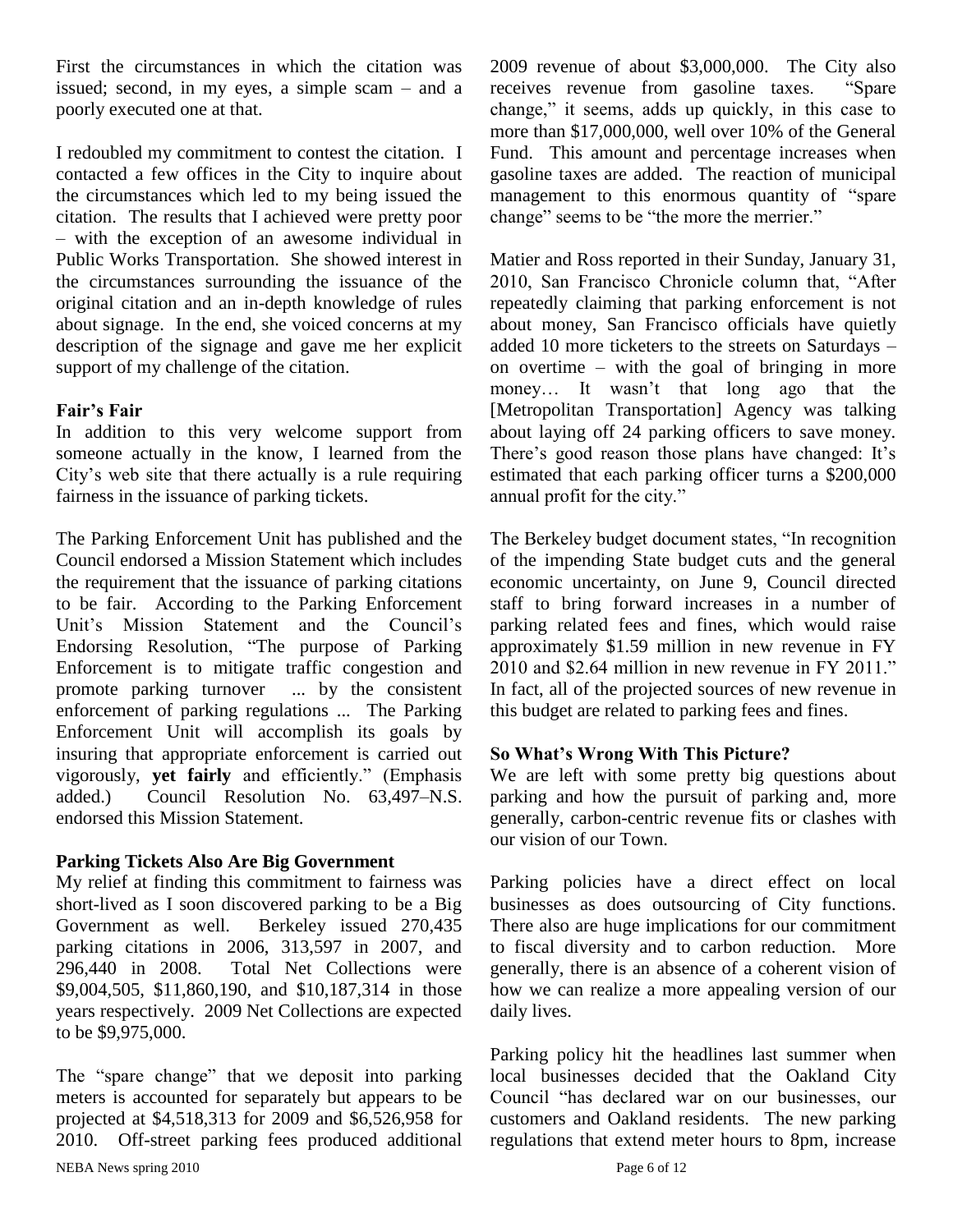meter rates to \$2.00 per hour, increase fines for parking violations and the avalanche of parking tickets has placed the survival of our shopping districts in jeopardy."

I can find no evidence to support the rumor that several Oakland Council members were injured while running away from their initial support of the new parking regulations and policies. The rules, or at least some of them, were quickly rescinded.

Outsourcing of City functions also has a deleterious effect on local commerce. There is no way that Berkeley parking citation processing jobs that are being done in Iowa can benefit the local economy. The Iowans doing these reasonably well-paying jobs do not own homes, drive vehicles, shop, patronize restaurants or movie theatres, or pay taxes in Berkeley. We get neither direct nor indirect revenue from them.

There is an even bigger issue with outsourcing governmental functions to the private sector. The only reason any private firm would take on a public function is that its executives see the opportunity to make a profit. This motive is incongruous with the City's goal of raising revenue, particularly when Mission-related parameters – in this case, a desire to promote traffic circulation and a standard of fairness – govern the way in which the revenue is raised. In the end, the shenanigan that the Citation Call Center pulled on me is just a scam – and a bad one at that.

The lack of fiscal diversity is another dangerous condition, especially when money is scarce and sources of funds are shrinking or disappearing. In addition to the parking fees that constitute more than 10% of City revenues, another \$8,402,035 of revenue was expected to come from Vehicle License Fees in FY 2009.

This means that carbon-centric revenues could total more than \$30,000,000 per year. This dependence on carbon related revenues well may be a poor idea when we all view the reduction of our individual and collective "carbon footprints" as a primary objective. To focus on a technology whose use we hope to reduce drastically over a relatively short time seems both risky and at odds with a larger and much more significant goal than balancing Berkeley's budget.

### **In Conclusion**

It started out as a truly unjust parking citation and ended up causing me to think about much bigger issues. The two most important issues I found were the validity (or not) of outsourcing the contesting of parking citations and the issue of focusing so much of the budget on carbon-centric revenues. Neither action seems to take a middle- or long-term view of our City's future. That's what's wrong with this picture.

And yes, I did get a 'courtesy' dismissal of the citation.

### **THE OAKS THEATER AND OUR NEIGHBORHOOD**

*Compiled by Connie and Kevin Sutton, neighbors of the theater*

We're very fortunate to live in such an interesting neighborhood. This area was built out before developers used bulldozers and earthmovers to shape the landscape when they laid out streets and home sites, so our geology and topography are relatively natural. When we walk the streets and paths of the neighborhood, we're walking along the same little hills and valleys that have existed for thousands of years. It's easy to imagine the lives of those who lived here before us, and to appreciate our history and the brief moment we are here to enjoy our part in it.

Right here in our neighborhood, we can walk to Mortar Rock Park (next to Indian Rock Park) and look at the depressions ground down by hand into the rock, and imagine the local Ohlone Indians grinding acorns and seeds in them hundreds of years ago, preparing their staple food for the winter. Then just by walking down the hill to Solano Avenue you can see the marquee of the Oaks Theater rising up, and be transported back to the Roaring 20s, back to 1925, when the Theater was built. Here's just a little bit of the history behind the theater, with an update on the future of this local landmark.

Prior to 1900, the Northbrae and lower Thousand Oaks areas were known as "The Ranchlands", with gently rolling hills ideal for pasturing small herds of cattle, sheep, and goats. The area was not part of Berkeley, and was sparsely settled. It was a favorite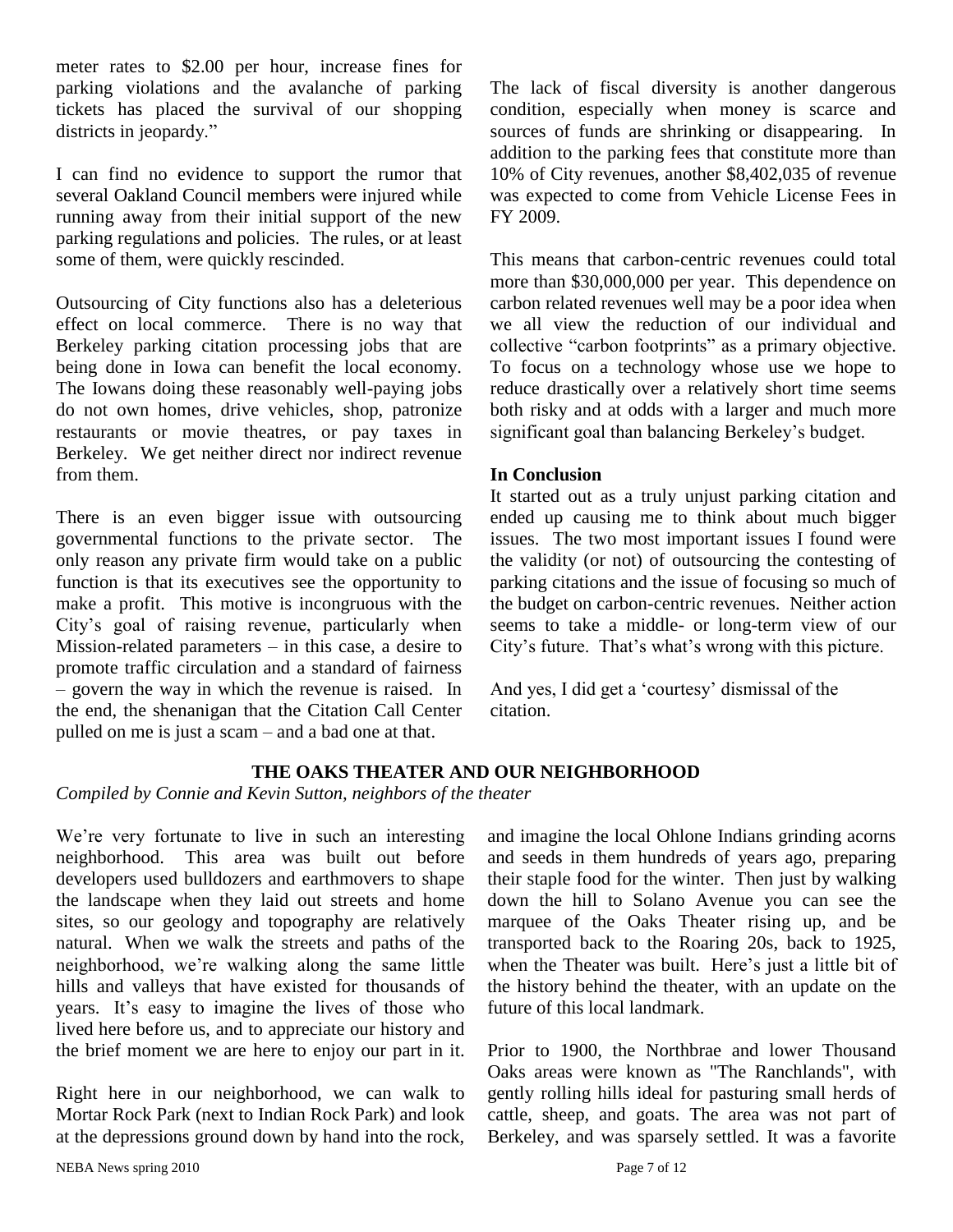place for Sunday picnics. This began to change when the 1906 earthquake and fire in San Francisco forced an exodus towards the East Bay and Berkeley. The need for housing and the availability of efficient train and ferry service to San Francisco made the undeveloped land beyond the northern border of the city desirable for new homes. (Berkeley historian Richard Schwartz's, recently published book, "Earthquake Exodus, 1906", provides an excellent description of this process., see **www[.richardschwartz.com.](http://www.richardschwartz.com/)**)

In 1907 the first section of the Northbrae residential tract was opened for development, including the upper blocks of Solano Avenue, which were planned as a commercial strip. (You're in the Northbrae tract if your sidewalk has a red tint to it; that's how they identified the area when it was first laid out.) This area was formally annexed by the city of Berkeley in 1908. In 1910 the "Northbrae Tunnel" at the top of Solano Avenue was constructed, opening up Solano to interurban transit, and the street became a transportation hub. The Southern Pacific Railroad built rail tracks through the tunnel and down Solano Avenue.

In 1909 Thousand Oaks, another large residential tract adjoining Northbrae, was opened and home sites were offered for sale. Solano Avenue, while not part of the Thousand Oaks development, became the commercial focus of both Thousand Oaks and Northbrae. Homes were built on the streets close to Solano Avenue in the teens, and development accelerated throughout both tracts during the "Roaring 20's".

In 1925 the Oaks Theater was built, becoming a focus of the entire North Berkeley area. It is the oldest stillsurviving building along upper Solano.

From the early 1900s, every neighborhood wanted to have its own theater since most travel involved walking. Many of Berkeley's neighborhoods had their own local theaters, including the Elmwood (1914) on College Ave, The UC on University Ave (1916), and the United Artists (1911) on Shattuck. Several of these theaters (including the Oaks) have been landmarked, and the Elmwood and the Oaks both are anchor buildings in very successful shopping areas in the city.

NEBA News spring 2010 Page 8 of 12 The Oaks Theater was designed by the Reid Brothers. These well-known architects built movie theaters

throughout California, along with several monumental buildings in San Francisco and other cities in California. James and Merritt Reid were born in New Brunswick Canada in the 1850s. James was educated at the Massachusetts Institute of Technology and served as the principal architect in the partnership. He first came to California in 1888, after he was commissioned to design the Hotel del Coronado in San Diego. In 1889 he moved to San Francisco to join his brother Merritt.

Much of their work occurred during the reconstruction of San Francisco after the 1906 earthquake and fire. The firm was very versatile, designing hotels, office buildings, churches, and theaters. They designed the Grand Lake Theater in Oakland (opened less than 6 months after the Oaks, on March 6, 1926), the Hotel Del Coronado in San Diego (built in 1888), the Spreckels Temple of Music in Golden Gate Park (1900), the Fairmont Hotel in San Francisco (1906), and the Cliff House in San Francisco (1909).

The Oaks was built for the Blumenfeld Theater Chain, which had a Northern California empire of theaters. (Max Blumenfeld got his start in the entertainment business with a nickelodeon in North Beach in 1917, which would show new releases featuring Charlie Chaplin and the Keystone Cops.) When he had The Oaks built in 1925 it was the 10th theater in his growing chain of theaters. In time his family would own 60 theaters throughout Northern California.

During the Roaring 20's the demand for movie houses exploded throughout the country. With newfound prosperity (and no television at home) people in Berkeley flocked to the movies, enjoying new releases, newsreels, cartoons, and often even a live act or two like magicians or ventriloquists to complete the experience. Imagine how convenient and lively an evening would be for neighbors who walked to the theater after dinner to enjoy a new movie and entertainment at the brand new Oaks Theater.

The motion picture industry was hit hard by the advent of television in the 1950's, however. and most of the neighborhood theaters throughout Berkeley were torn down or converted to other uses. We've been very fortunate that the Oaks has survived, through the efforts of various owners and operators. Probably the most creative operator was Alan Michaan of the Grand Lake Theater in Oakland. He ran the Oaks for several years, and did a wonderful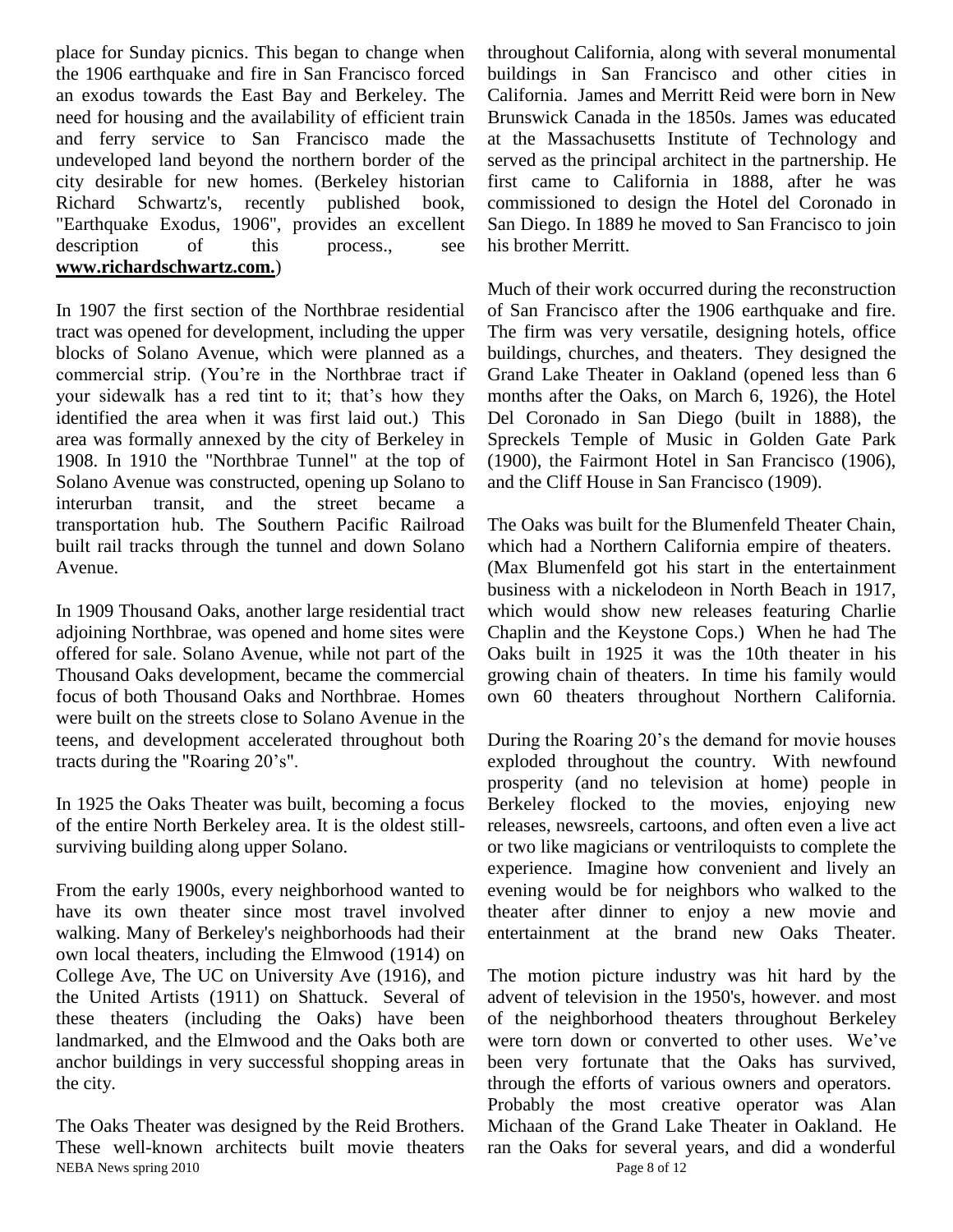job of updating the interior and recreating the Art Deco look it now has. It's hard to believe, but until recently the Oaks had only two owners: The Blumenfeld family owned it from 1925 until 1979, when the Lee family of Oakland bought it and owned it until 2009. The Lees completed an exterior renovation in 2001 that removed the ugly sheet metal covering the second story (installed in the late 1940s) and revealed the distinctive windows and the attractive second story facade.

The new owner is John Gordon, a well-known local investor who owns several landmarked buildings in Berkeley. Gordon has leased the theater to a new group who plan to show a mix of movies, with lots of foreign films and Bollywood movies in the mix. They also hope to provide more food choices and also maybe beer and wine. We all hope this is another lively chapter in the history of the Oaks Theater and our own little neighborhood.

### **COUNCIL INSIDERS FLOUT BUILDING LAWS: THE RYAN LAU/NICOLE DRAKE CAPER**

Ryan Lau has been an aide to Councilmember Darryl Moore (District 2) for six years. He was also Moore's appointee to the powerful Zoning Adjustment Board, which reviews and enforces use and building permits. Ryan's significant other, Nicole Drake, is a longterm aide to District 1 Councilmember Linda Maio and is also a paid Commissioner on the Rent Board, which oversees regulation of residential rental property. Both Ryan and Nicole are in the "line of succession" should there be a civic emergency and the respective Councilmembers are not available to helm the ship of state. Ryan and Nicole live together at a property recently purchased by Lau on Carlton Street.

Based on a tip to the Berkeley Daily Planet in early March this year, independent Berkeley journalist Fred Dodsworth uncovered the following shocking story.

Completely without the required use and building permits, and of course without the costly payments for same, Lau tore down most of his garage and began replacing it with an upscale residential structure twice the size and located far less than the required four feet from the property line. The demolition and construction was apparently hidden from public view by one wall of the old structure. If Dodsworth had not uncovered the situation, Lau and Drake would also have avoided the other costs and requirements imposed on the general public by the very same City Council and City administration for which they work—for example, numerous building inspections, upward ad valorem property tax reassessment, upward reassessment of square-footage based taxes and fees, required sewer lateral inspection and replacement, compliance with various "green" regulations.

NEBA News spring 2010 Page 9 of 12 Most Berkeley residents would view this situation as cheating and hypocrisy by two public employees who are in the unique position of knowing the rules and

helping enforce them against the rest of us. Most Berkeley residents might think that removal from all of their various City positions would be in order.

But no. According to Councilmember Moore..."I know Ryan is a good person and he'll do the right thing and make the situation right". Says Lau "I guess I should have had better judgment, and I'm working...to rectify the situation". Most other City officials refused to comment.

Can the property situation be made right? Unless a convenient loophole is found, not likely.

On March 18, Berkeley's Deputy Planning Director Wendy Cosin stated that she was not optimistic that the City would be able to approve Lau's project without a variance (since aspects of the project are outright prohibited under Berkeley codes) and that obtaining such a variance is usually impossible. "In no case can zoning approve this (without a variance) if the setbacks are less than four feet…if Lau does not get a variance, the Council Aide would have to tear the structure down" she stated.

Since the situation was revealed, the only resignation has been Lau's from the Zoning Adjustment Board. In late March he began the process to apply for permits. The first step is the application for an Administrative Use Permit—and City staff, alone, could approve, deny, or approve this with conditions. The next step might be an appeal of the staff decision, whatever it may be, to the ZAB, by either Lau, neighbors, or an interested member of the public. The final appeal would be to the City Council, which would be the very last thing the City Council would choose to occur. Clearly, Dodsworth and many Berkeleyans will be closely following this story of insider malfeasance.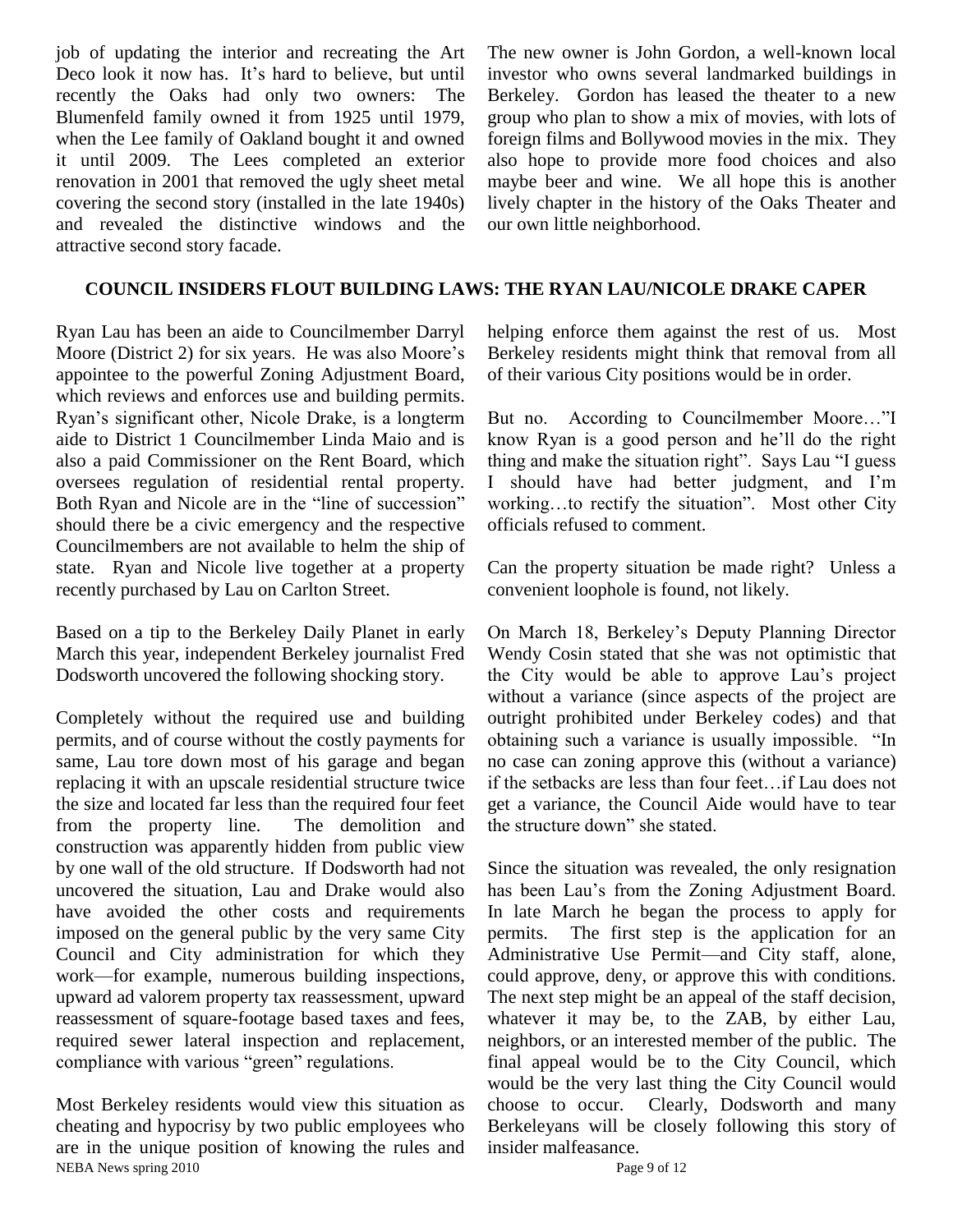### **REAL ESTATE PRICES (ASKING VS SALES PRICES) AND TIME REQUIRED TO SELL HOMES IN NORTH BERKELEY, March 2009 to March 2010** MarketMetrics Reports by Gloria Polanski

**Gloria Polanski FRRDI** Median For Sale vs. Median Sold Mar-09 vs. Mar-10: The median price of for sale properties is down 8% and the median price of sold properties is down 17%



Clarus MarketMetrics®

 $1$  of  $2$ 

04/01/2010

Information not guaranteed. © 2009-2010 Terradatum and its suppliers and licensors (www.terradatum.com/about/licensors.td)

### Gloria Polanski

### The Average Days on Market by Month Mar-09 vs. Mar-10: The average days on market is down 41%

**EBRDI** 

04/01/2010



Statistics are based on closed MLS transactions. Each closing generates one transaction side only.

### Clarus MarketMetrics®

Information not guaranteed. © 2009-2010 Terradatum and its suppliers and licensors (www.terradatum.com/about/licensors.td)

 $1$  of  $2$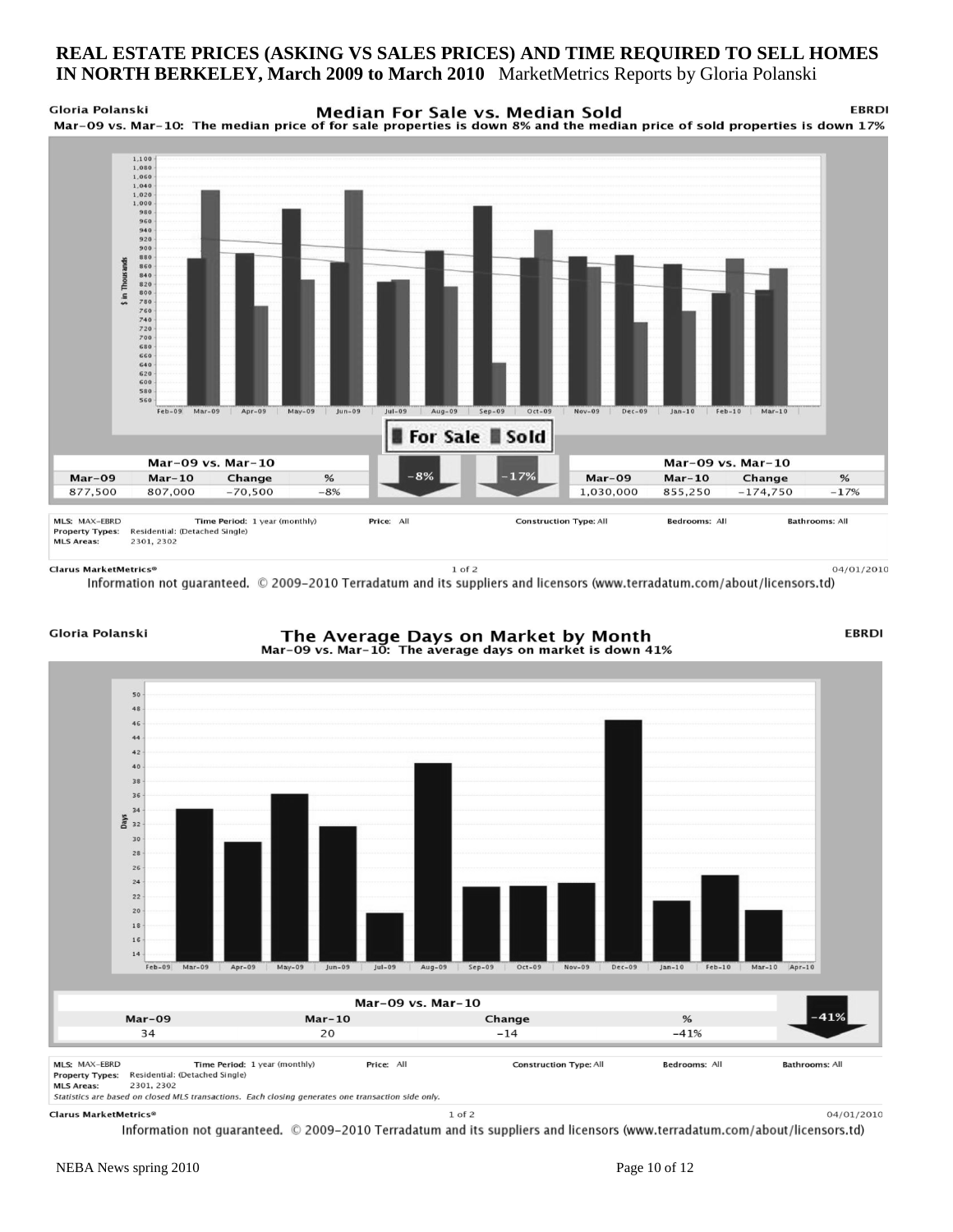North Berkeley welcomes new Berkeley Police Chief Michael Meehan and his family.

Chief Meehan has three major goals: cutting crime, improving police interactions and morale, and creating a transparent department with accessible and timely crime information. At a North Berkeley community meeting, the Chief made a very favorable impression. He was forceful, direct and honest. The Chief publicly noted that, for a city of its size, Berkeley has the highest serious crime rate and highest traffic-related incident issues. Our serious crime rate is 50% higher than average for this size city, and is actually higher than that of Richmond and Oakland, although the incidence here tends more toward serious property as opposed to violent crimes. While the Chief understands the deeper issues said to

relate to criminal behavior, he appears unwilling to accept these as excuses for police underperformance in reducing criminal acts. He hopes that community members sharing his concerns and supporting his goals will make their voices heard at City Hall.

The Chief, most recently of Seattle, was born and raised in California. He lives in Berkeley and his two boys attend Berkeley public schools. He received two parking tickets on his first day of work here, and his wife got one the next week. All were apparently paid!

Our always-informative Police Area Coordinator, Cas Pierantoni, has supplied the following quarterly crime statistics for serious (Part I) crimes for North Berkeley's Beats 1 and 2\*:

| 2009              | Totals           | January |    | February |    | March |                                                       |
|-------------------|------------------|---------|----|----------|----|-------|-------------------------------------------------------|
|                   |                  |         |    |          |    |       | Beat One Beat Two Beat One Beat Two Beat One Beat Two |
| Homicide          | $\left( \right)$ |         |    |          |    |       |                                                       |
| Rape              |                  |         |    | O        |    |       |                                                       |
| Robbery           | 9                |         |    | 3        |    |       | 2                                                     |
| Agg Assault       |                  |         |    |          |    |       |                                                       |
| <b>Burglary</b>   | 51               | 11      |    |          | 3  | 12    | 11                                                    |
| Larceny**         | 203              | 23      | 42 | 23       | 38 | 30    | 47                                                    |
| <b>Auto Theft</b> | 32               | 5       |    | 3        |    | 4     | 9                                                     |
| Arson             | 2                |         |    |          |    |       |                                                       |

| 2010              | Totals         | January        |                                                       | February |          | March |     | % Change from 2009 |
|-------------------|----------------|----------------|-------------------------------------------------------|----------|----------|-------|-----|--------------------|
|                   |                |                | Beat One Beat Two Beat One Beat Two Beat One Beat Two |          |          |       |     |                    |
| Homicide          | $\Omega$       |                |                                                       |          |          |       |     |                    |
| Rape              | $\overline{0}$ |                |                                                       | 0        | $\Omega$ | 0     | ( ) |                    |
| Robbery           | $\overline{2}$ |                |                                                       |          |          |       |     | $-78%$             |
| Agg Assault       | $\Omega$       |                |                                                       |          | $\Omega$ | 0     |     |                    |
| <b>Burglary</b>   | 29             | $\overline{2}$ | 9                                                     | 6        |          |       | 6   | $-43%$             |
| Larceny**         | 222            | 25             | 42                                                    | 31       | 52       | 24    | 48  | $+9%$              |
| <b>Auto Theft</b> | 31             | 2              |                                                       | 6        | 10       |       |     | $-1\%$             |
| Arson             | 0              |                |                                                       |          |          |       |     | $-200%$            |

\*Beat 1 is roughly coincident with northwest Berkeley (Council District 5) and Beat 2 with northeast Berkeley (Council District 6) with Marin Avenue and Henry Street as the dividing lines.

\*\*Larceny includes purse-snatching, shoplifting, and thefts from motor vehicles, of motor vehicle parts and accessories, of bicycles, from buildings where there is legal access, and from coin-operated device or machine.